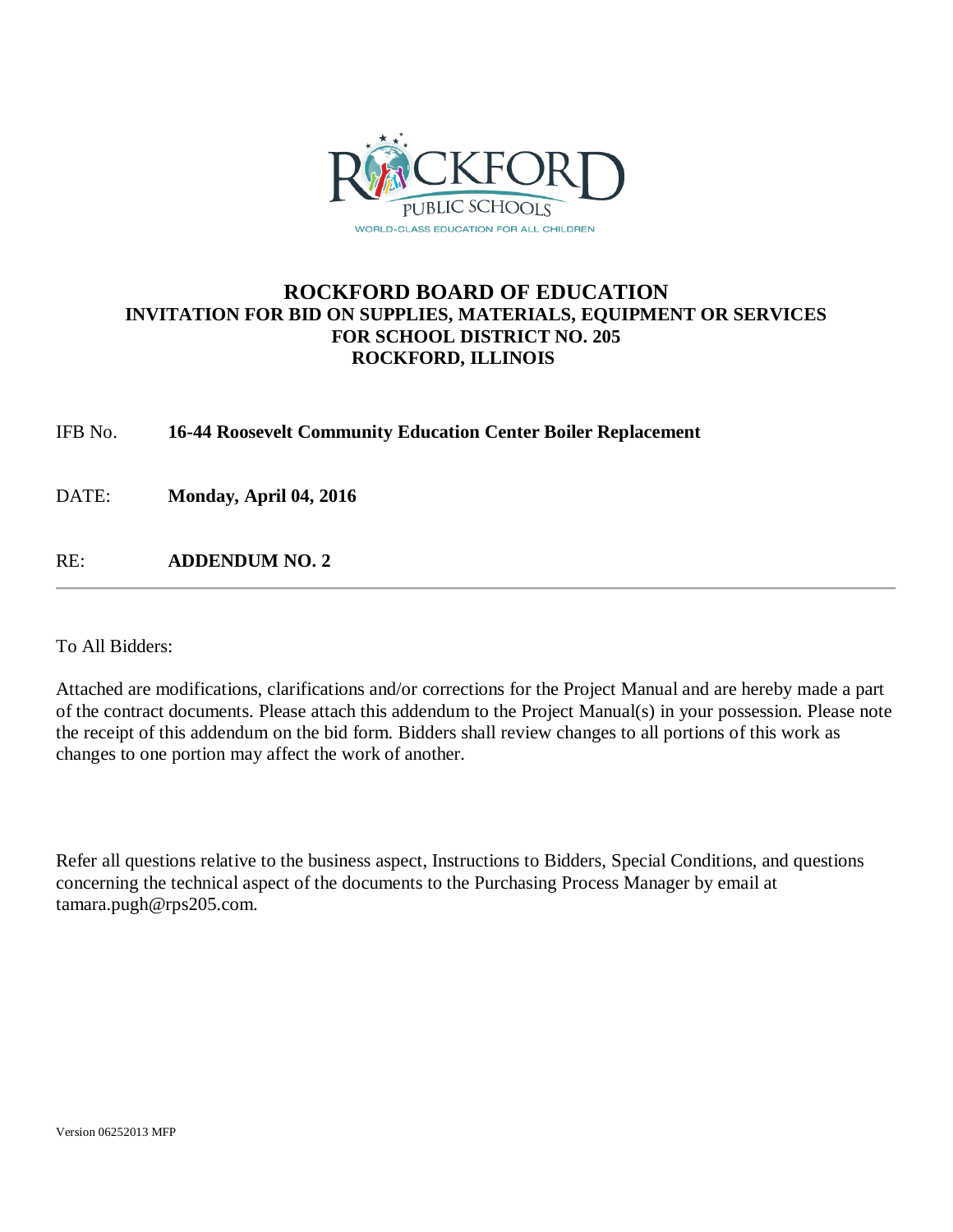### **LARSON & DARBY GROUP**

### ARCHITECTS-ENGINEERS-PLANNERS

4949 Harrison Avenue, Suite 100 815/484-0739

P. O. Box 5207, Rockford, IL 61125-0207 FAX 815,229,9867

- TO: **ALL BIDDERS**
- RE: ADDENDUM #2

Changes to Bidding Documents Dated March 10, 2016

PROJECT: ROOSEVELT HIGH SCHOOL **BOILER REPLACEMENT** ROCKFORD PUBLIC SCHOOLS 205 ROCKFORD, ILLINOIS

**PROJECT NO.:** 25227

DATE: March 30, 2016

Please attach this Addendum to the Project Manual and Drawings for the referenced project. Take the changes to the Project Manual and Drawings into consideration in preparing your Bid.

Bidders shall make note in writing on Bid Form that this Addendum has been taken into consideration. Failure to do so may be sufficient cause to reject the Bid.

**LARSON & DARBY GROUP** 

Ephen M. Nelson (JWO)

Stebhen M. Nels

This Addendum consists of 1 page, plus materials itemized herein.

- $\mathsf{L}$ GENERAL CLARIFICATIONS (These items affect various drawings and specifications) The following items are notes added or modified: А.
	- Clarification: The building is currently integrated into the district automation  $1.$ system. The building has a JACE that can accept either BacNet or LON. The majority of existing controls are pneumatic.
- ΙΙ. ADDITIONS OR CHANGES TO THE PROJECT MANUAL

### DOCUMENT 004100 - BID FORM

A. Replace with new attached Document 004100 - BID FORM.

SPECIFICATIONS SECTION 23 09 00 - INSTRUMENTATION AND CONTROL FORE HVAC  $A_{\cdot}$ ADD JCI to the list of approved manufacturers in paragraph 2.2.A.

SPECIFICATIONS SECTION 23 52 39 - FIRE TUBE BOILERS REPLACE section in its entirety with new attached section 23 52 39R.  $A_{1}$ 

### END OF ADDENDUM #2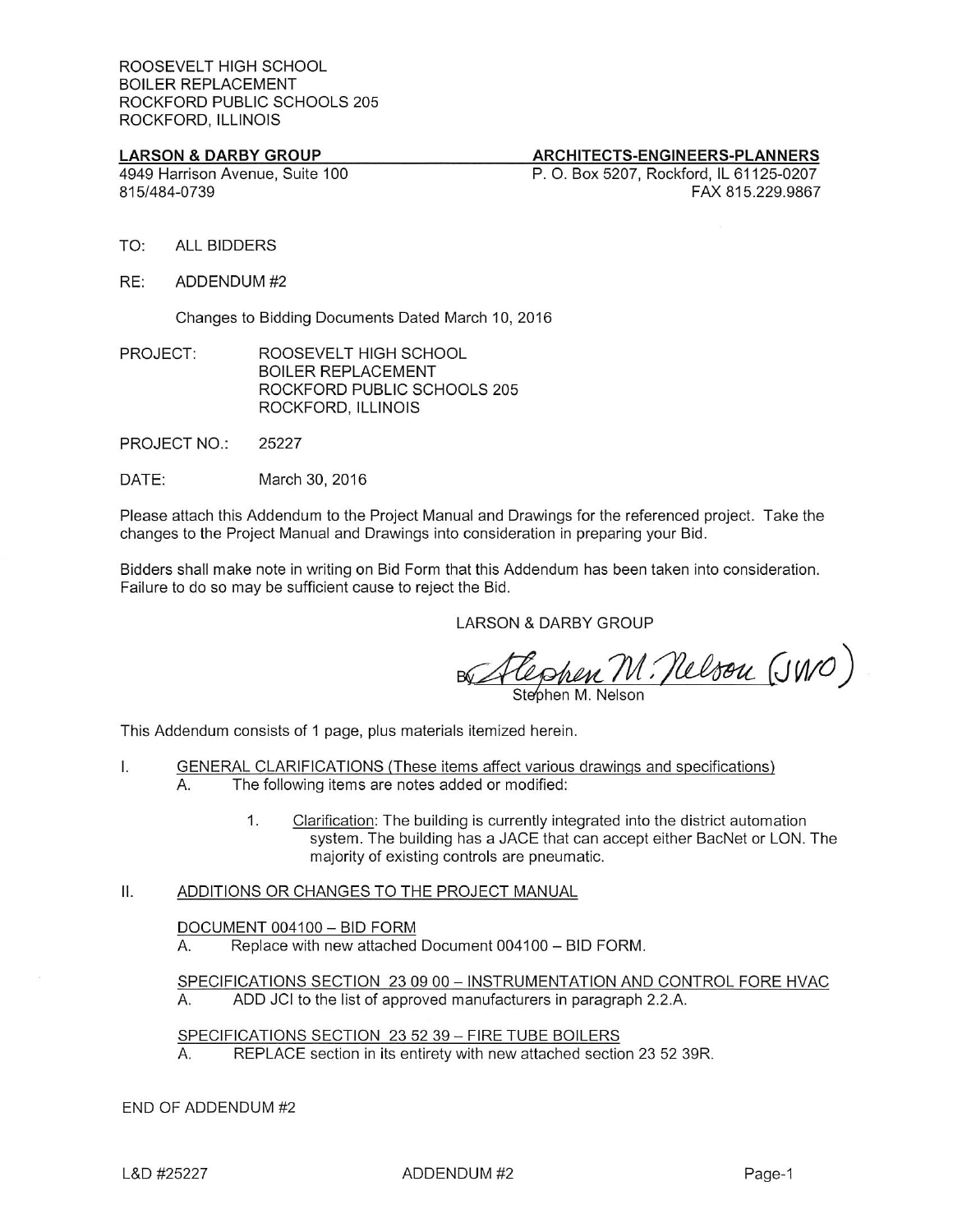ROOSEVELT HIGH SCHOOL **Addendum 2, March 30, 2016** BOILER REPLACEMENT ROCKFORD PUBLIC SCHOOLS ROCKFORD, ILLINOIS

DOCUMENT 00 41 00 – BID FORM

TO: Executive Director of Budgeting and Purchasing Rockford Board of Education School District No. 205 501 Seventh Street, 6<sup>th</sup> Floor Conference Room Rockford, Illinois 61104

BID SUBMITTED BY:

CONTRACTOR:

TELEPHONE:

DATE: \_\_\_\_\_\_\_\_\_\_\_\_\_\_\_\_\_\_\_\_\_\_\_\_\_\_\_\_\_\_\_\_\_\_\_\_\_\_\_\_\_\_\_\_\_

A. BASE BID

The Undersigned Bidder, having inspected the construction site and having familiarized themselves with the conditions likely to be encountered affecting the cost and schedule of the Work, and having thoroughly familiarized themselves with the Bidding Documents; hereby proposes to provide all labor, material, tools, equipment, utilities, transportation, supervision and services required for the proper execution of the entire Work required, in strict accordance with the Contract Documents for ROOSEVELT HIGH SCHOOL BOILER REPLACEMENT, ROCKFORD, ILLINOIS, prepared by the Larson and Darby Group, plus any Allowances, for the Total Bid Amount listed below:

BASE BID: SASSE BID:

### B. COMPLETION TIME

- 1. The Undersigned Bidder states that if awarded the Contract, it shall achieve Final Completion of the Work in accord with the Contract as follows:
	- **a. Start Work: June 7, 2016.**
	- **b. Substantial Completion: September 9, 2016.**

\_\_\_\_\_\_\_\_\_\_\_\_\_\_\_\_\_\_\_\_\_\_\_\_\_\_\_\_\_\_\_\_\_\_\_\_\_\_\_\_\_\_\_\_\_\_\_\_\_\_\_\_\_\_\_.

c. **Final Completion: September 15, 2016**.

### C. ADDENDUM RECEIPT

1. The Undersigned Bidder acknowledges receipt of Addenda # \_\_\_\_\_\_\_\_\_\_\_\_\_ through  $\#$ 

### D. BOILER MANUFACTURER

1. The Undersigned Bidder states that its Bid is based upon, and if awarded the Contract, agrees to provide, boiler model number\_\_\_\_\_\_\_\_\_\_\_\_\_\_\_\_\_\_\_\_\_\_\_\_, manufactured by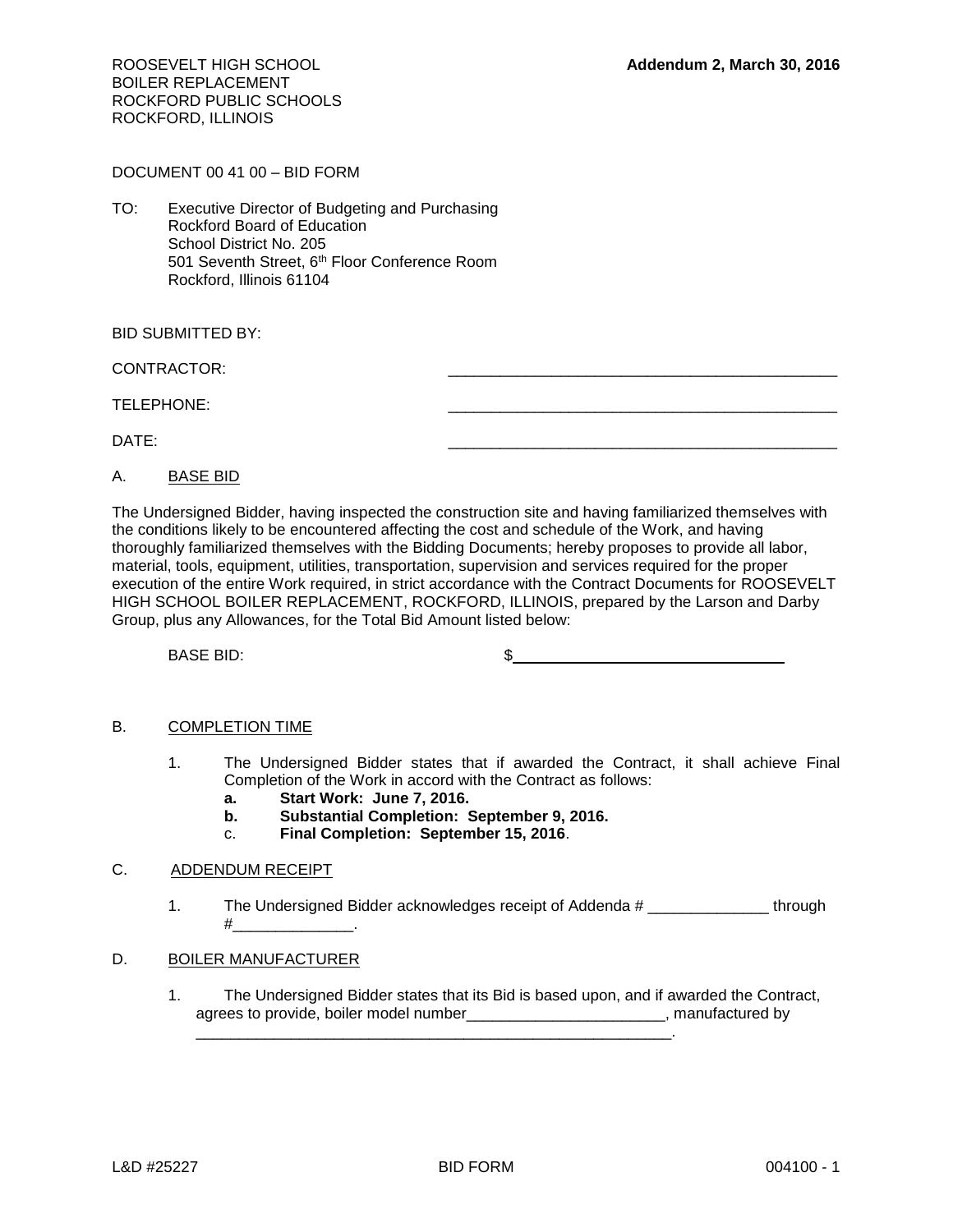### E. SUBSTITUTION SHEET

- 1. All bids shall be based on the items, materials and manufacturers specified in the Specifications and/or as shown on the Drawings.
- 2. Bidders desiring to make substitutions for items or materials specified shall list such proposed substitutions below, together with the amount to be added to or deducted from the amounts of their Base Bid. All substitutions must have the same characteristics as items and materials specified and must be explicitly accepted by the Owner to be effective.

| <b>BRAND OR MAKE SPECIFIED</b> | PROPOSED SUBSTITUTIONS | ADD | <b>DEDUCT</b> |
|--------------------------------|------------------------|-----|---------------|
|                                |                        | \$  | \$            |
|                                |                        | \$  | \$            |
|                                |                        | \$  | \$            |
|                                |                        | S   | \$            |
|                                |                        | \$  | \$            |

# F. PREVAILING WAGES

1. The Contractor shall pay and require each subcontractor to pay, not less than the general prevailing rate of hourly wages for work of a similar character in the locality in which the work is performed, and not less than general prevailing rate of hourly wages for legal holidays and overtime work, as determined by the Illinois Department of Labor, pursuant to the Illinois Revised Statutes, ch. 48, par. 39s-1 et. seq.

\_\_\_\_\_\_\_\_\_\_\_\_\_\_\_\_\_\_\_\_\_ \_\_\_\_\_\_\_\_\_\_\_\_\_\_\_\_\_\_\_\_\_\_\_\_\_\_\_\_\_\_

\_\_\_\_\_\_\_\_\_\_\_\_\_\_\_\_\_\_\_\_\_ \_\_\_\_\_\_\_\_\_\_\_\_\_\_\_\_\_\_\_\_\_\_\_\_\_\_\_\_\_\_

\_\_\_\_\_\_\_\_\_\_\_\_\_\_\_\_\_\_\_\_\_\_\_\_\_\_\_\_\_\_\_ \_\_\_\_\_\_\_\_\_\_\_\_\_\_\_\_\_\_\_\_\_\_\_\_\_\_\_\_\_

### G. STATEMENT OF BIDDER'S BUSINESS ORGANIZATION

- 1. For Bid Submitted by an individual:
	- a. The Owner
- 2. For Bid submitted by a partnership:
	- a. Names of all the Partners

3. For Bid submitted by a corporation:

a. Name and Title of Officers authorized to sign contracts:

\_\_\_\_\_\_\_\_\_\_\_\_\_\_\_\_\_\_\_\_\_\_\_\_\_\_\_\_\_\_\_ \_\_\_\_\_\_\_\_\_\_\_\_\_\_\_\_\_\_\_\_\_\_\_\_\_\_\_\_\_ Title

\_\_\_\_\_\_\_\_\_\_\_\_\_\_\_\_\_\_\_\_\_\_\_\_\_\_\_\_\_\_\_ \_\_\_\_\_\_\_\_\_\_\_\_\_\_\_\_\_\_\_\_\_\_\_\_\_\_\_\_\_ Title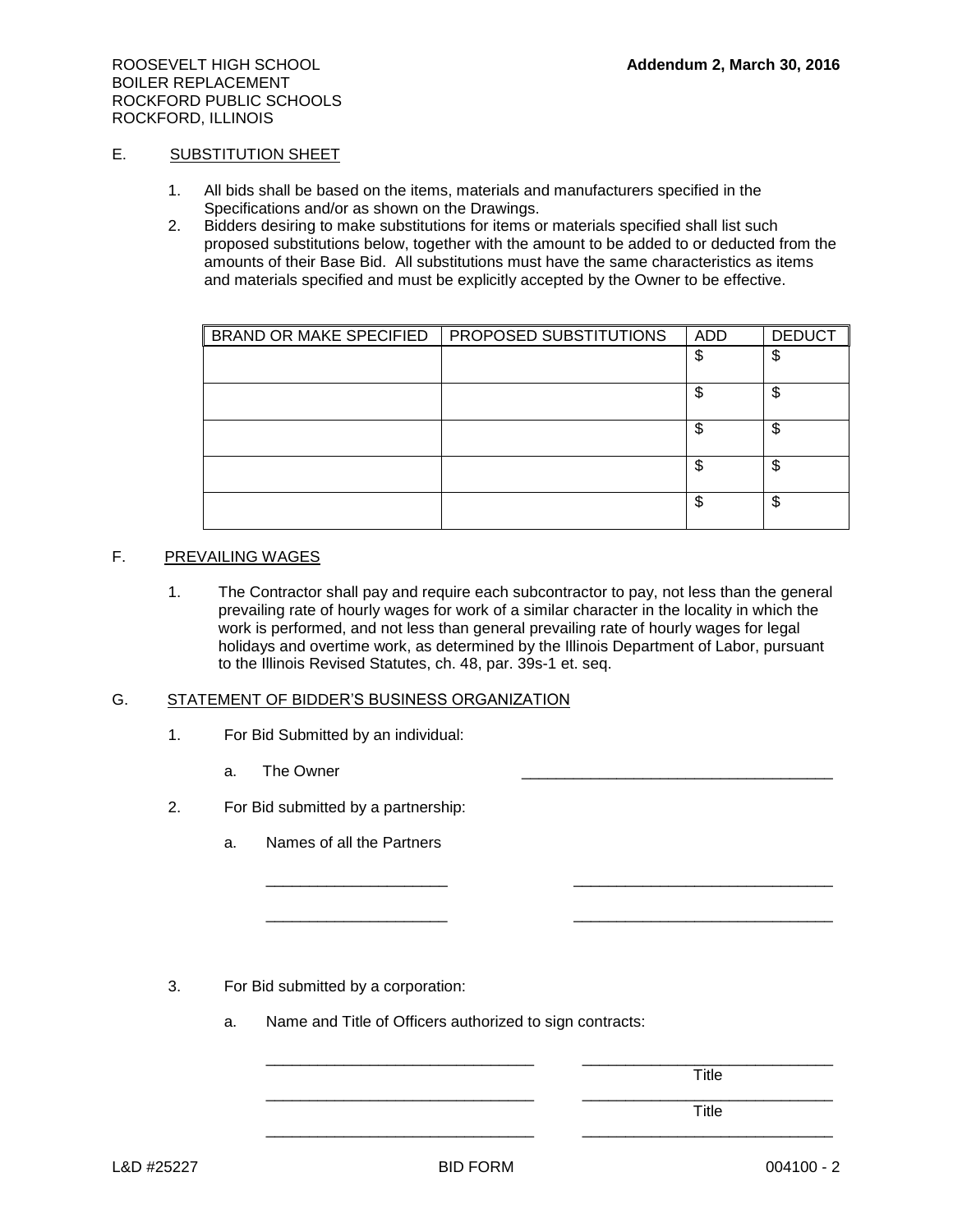Title

## CORPORATE SEAL

4. All Bidders: a. Name of Firm b. Official Address \_\_\_\_\_\_\_\_\_\_\_\_\_\_\_\_\_\_\_\_\_\_\_\_\_\_\_\_\_\_\_\_\_\_\_ \_\_\_\_\_\_\_\_\_\_\_\_\_\_\_\_\_\_\_\_\_\_\_\_\_\_\_\_\_\_\_\_\_\_\_ c. Dated this \_\_\_\_\_\_\_\_\_\_\_\_\_\_ day of \_\_\_\_\_\_\_\_\_\_\_\_\_\_\_\_\_\_\_\_\_\_\_\_\_\_\_\_2016 d. Name \_\_\_\_\_\_\_\_\_\_\_\_\_\_\_\_\_\_\_\_\_\_\_\_\_\_\_\_\_\_\_\_\_\_ e. Signature

END OF DOCUMENT 00 41 00 – BID FORM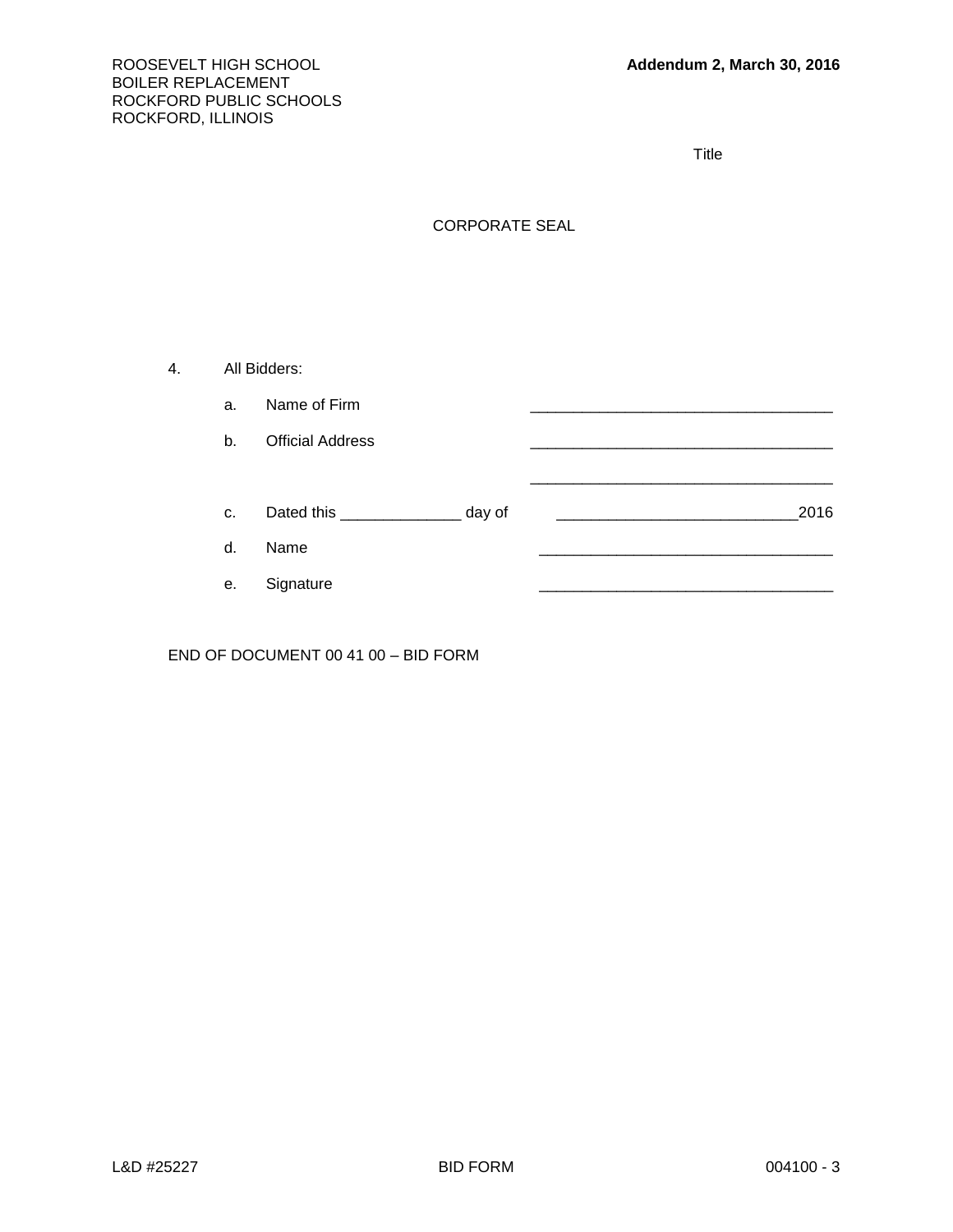SECTION 235239R - FIRE-TUBE BOILERS

### PART 1 - GENERAL

### 1.1 RELATED DOCUMENTS

A. Drawings and general provisions of the Contract, including General and Supplementary Conditions and Division 01 Specification Sections, apply to this Section.

#### 1.2 SUMMARY

- A. Section includes packaged, factory-fabricated and -assembled boilers, trim, and accessories for generating steam] with the following configurations and burners:
	- 1. Horizontal, Scotch Marine fire-tube boiler.
	- 2. Gas burner.

#### 1.3 ACTION SUBMITTALS

A. Product Data: Include performance data, operating characteristics, furnished specialties, and accessories.

### 1.4 INFORMATIONAL SUBMITTALS

- A. Warranty: Special warranty specified in this Section.
- B. Other Informational Submittals:
	- 1. ASME Stamp Certification and Report: Submit "A," "S," or "PP" stamp certificate of authorization, as required by authorities having jurisdiction, and document hydrostatic testing of piping external to boiler.
	- 2. Startup service reports provided by the boiler manufacturer or manufacturer's Authorized Service Representative.

#### 1.5 CLOSEOUT SUBMITTALS

A. Operation and Maintenance Data: For boilers, components, and accessories to include in emergency, operation, and maintenance manuals.

#### 1.6 QUALITY ASSURANCE

A. Electrical Components, Devices, and Accessories: Listed and labeled as defined in NFPA 70, Article 100, by a testing agency acceptable to authorities having jurisdiction, and marked for intended use.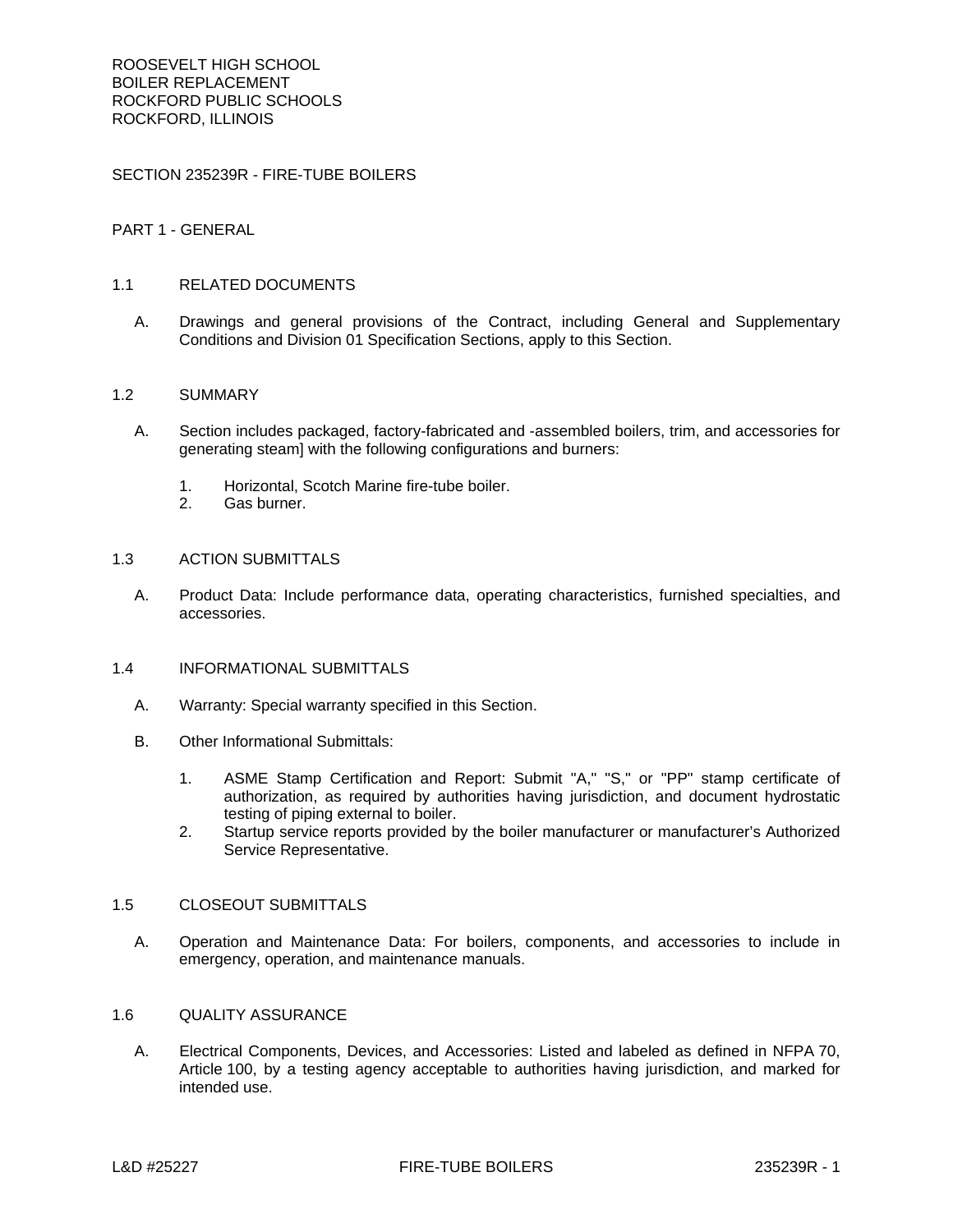- B. ASME Compliance: Fabricate and label boilers to comply with ASME Boiler and Pressure Vessel Code.
- C. ASHRAE/IESNA 90.1 Compliance: Boilers shall have minimum efficiency according to "Gas and Oil Fired Boilers - Minimum Efficiency Requirements."
- D. UL Compliance: Test Boilers for compliance with UL 795, "Commercial-Industrial Gas Heating Equipment." Boilers shall be listed and labeled by a testing agency acceptable to authorities having jurisdiction.

#### 1.7 COORDINATION

A. Coordinate size and location of concrete bases. Cast anchor-bolt inserts into bases. Concrete, reinforcement, and formwork requirements are specified with concrete.

### 1.8 WARRANTY

- A. Special Warranty: Manufacturer's standard form in which manufacturer agrees to repair or replace front- and rear-door refractories and heat exchangers of boilers that fail in materials or workmanship within specified warranty period.
	- 1. Horizontal, Fire-Tube: Refractory in front and rear doors, 10 years from date of startup by factory-authorized personnel.

### PART 2 - PRODUCTS

### 2.1 HORIZONTAL, FIRE-TUBE BOILERS

- A. Manufacturers: Subject to compliance with requirements, provide products by one of the following:
	- 1. AESYS Technologies, LLC.
	- 2. Burnham Commercial-Model 4S.
	- 3. Cleaver-Brooks-Model CB.
	- 4. Lattner Boiler Manufacturing.
	- 5. Sellers Engineering Co.
	- 6. Superior Boiler Works, Inc.
- B. Description: Factory-fabricated, -assembled, and -tested, horizontal, Scotch Marine fire-tube boilers with heat exchanger sealed pressure tight, built on a steel base; including insulated jacket, flue-gas vent, steam discharge and water return connections, and controls.
- C. Pressure Vessel Design: Straight, steel tubes welded into steel headers. Multi-Pass Wetback or Dryback boiler design built and certified to ASME Section IV, heating boilers. Minimum heatexchanger surface of 5 sq. ft./bhp. Include the following accessories:
	- 1. Handhole and Manhole openings for water-side inspections as required by ASME.
	- 2. Lifting lugs on top of boiler.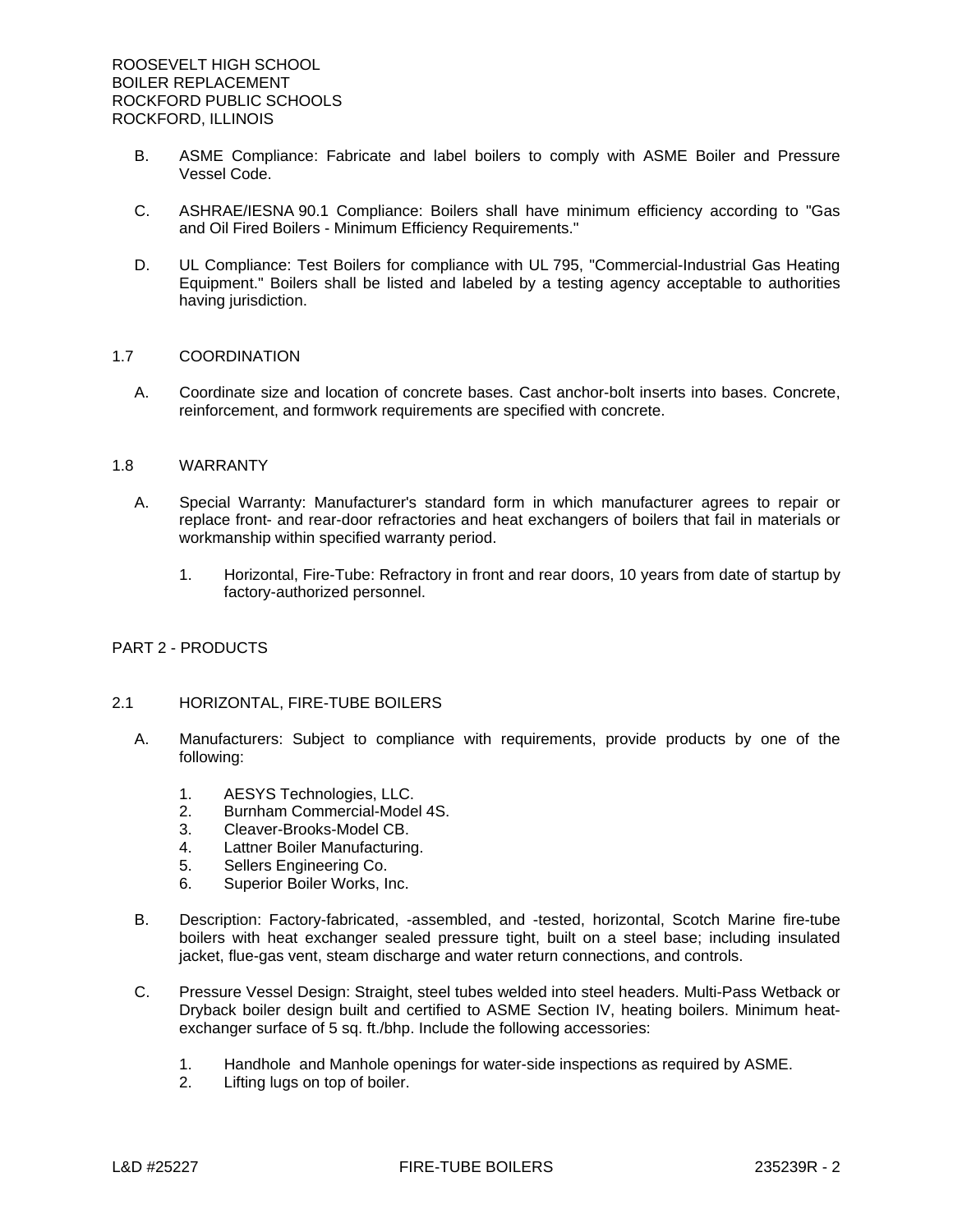- 3. Minimum of (1), 1.5 NPS Bottom Blowdown Connection located at shell low point for draining boiler.
- 4. Accessible drain and blowdown tappings, piped for both high and low, for surface and mud removal.
- 5. Tappings for steam supply, makeup, level controls, and chemical treatment.
- D. Front and Rear Doors:
	- 1. Hinged or Davited, sealed with heat-resistant gaskets and fastened with lugs and cap screws.
	- 2. Designed so tube sheets and flues are fully accessible for inspection or cleaning when doors are open.
	- 3. Include observation ports in doors at both ends of boiler for inspection of flame conditions.
	- 4. Door refractory and insulation shall be accessible for inspection and maintenance.
- E. Casing:
	- 1. Insulation: Minimum 2-inch- thick, mineral-fiber insulation surrounding the boiler shell.
	- 2. Flue Connection: Flange at top of boiler.
	- 3. Jacket: Sheet metal, with screw-fastened closures and baked-enamel protective finish.
	- 4. Mounting base to secure boiler to concrete base.
	- 5. Control Compartment Enclosure: NEMA 250, Type 1.

### 2.2 FORCED-DRAFT GAS BURNERS

- A. Burner: Welded construction with multivane, stainless-steel, flame-retention diffuser for natural gas. Mount burner on hinged access door to permit access to combustion chamber.
- B. Blower: Forward-curved centrifugal fan integral to burner, directly driven by motor; with adjustable, dual-blade damper assembly and locking quadrant to set air-fuel ratio.
	- 1. Motors: Comply with requirements specified in Section 230513 "Common Motor Requirements for HVAC Equipment."
		- a. Motor Sizes: Minimum size as indicated. If not indicated, large enough so driven load will not require motor to operate in service factor range above 1.0.
- C. Gas Train: Control devices and modulating control sequence shall comply with requirements in UL, FM, GE-GAP and CSD-1
- D. Pilot: Intermittent-electric-spark pilot ignition with 100 percent main-valve and dual pilot-safety shutoff valves with electronic supervision of burner flame.
- E. Provide Burner with linkage-less servo-motor operated controls capable of integration and communication with BMS System. Provide any required interface cards or buses for integration and communication for DDC Start/Stop, status (Flame Supervision), Lead/Lag Status and Modulation.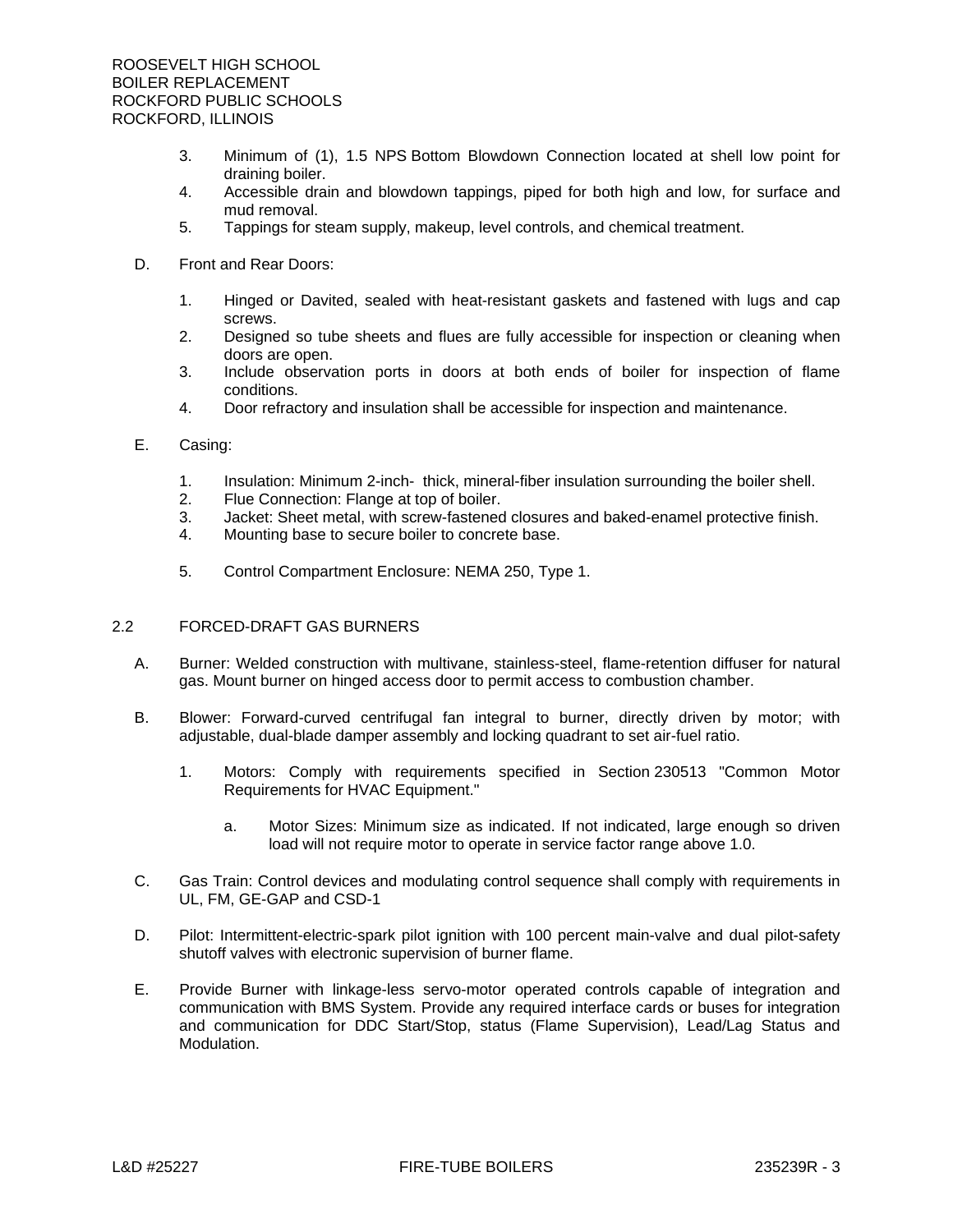- 2.3 TRIM
	- A. Include devices sized to comply with ANSI B31.9, "Building Services Piping."
	- B. Pressure Controllers: Operating, firing rate, and high limit.
	- C. Safety Relief Valve:
		- 1. Size and Capacity: As required for equipment according to ASME Boiler and Pressure Vessel Code.
		- 2. Description: Fully enclosed steel spring with adjustable pressure range and positive shutoff; factory set and sealed.
			- a. Drip-Pan Elbow: Cast iron and having threaded inlet and outlet with threads complying with ASME B1.20.1.
	- D. Pressure Gage: Minimum 6-inch diameter. Gage shall have normal operating pressure about 50 percent of full range.
	- E. Water Column: Minimum 12-inch glass gage with shutoff cocks.
	- F. Blowdown Valves: Factory-installed bottom and surface, slow-acting blowdown valves same size as boiler blowdown nozzle.
	- G. Stop Valves: Boiler inlets and outlets, except safety relief valves or preheater inlet and outlet, shall be equipped with stop valve in an accessible location as near as practical to boiler nozzle and same size or larger than nozzle. Valves larger than NPS 2 shall have rising stem.

### 2.4 CONTROLS

- A. Boiler operating controls and control panel shall include the following devices and features:
	- 1. Control transformer.
	- 2. Set-Point Adjust: Set points shall be adjustable.
	- 3. Operating Pressure Control: Factory wired and mounted to cycle burner.
	- 4. Low-Water Cutoff and Pump Control: Cycle feedwater pump(s) for makeup water control.
	- 5. Sequence of Operation: Electric, factory-fabricated and field-installed PID control panel to control burner firing rate to maintain a constant steam pressure. Maintain pressure set point plus or minus 10 percent.
		- a. Include automatic, alternating-firing sequence for multiple boilers to ensure maximum system efficiency throughout the load range and to provide equal runtime for boilers.
- B. Burner Operating Controls: To maintain safe operating conditions, burner safety controls limit burner operation.
	- 1. High Cutoff: Manual reset stops burner if operating conditions rise above maximum boiler design pressure.
	- 2. Low-Water Cutoff Switch: Float and electronic probe shall prevent burner operation on low water. Cutoff switch shall be manual-reset type.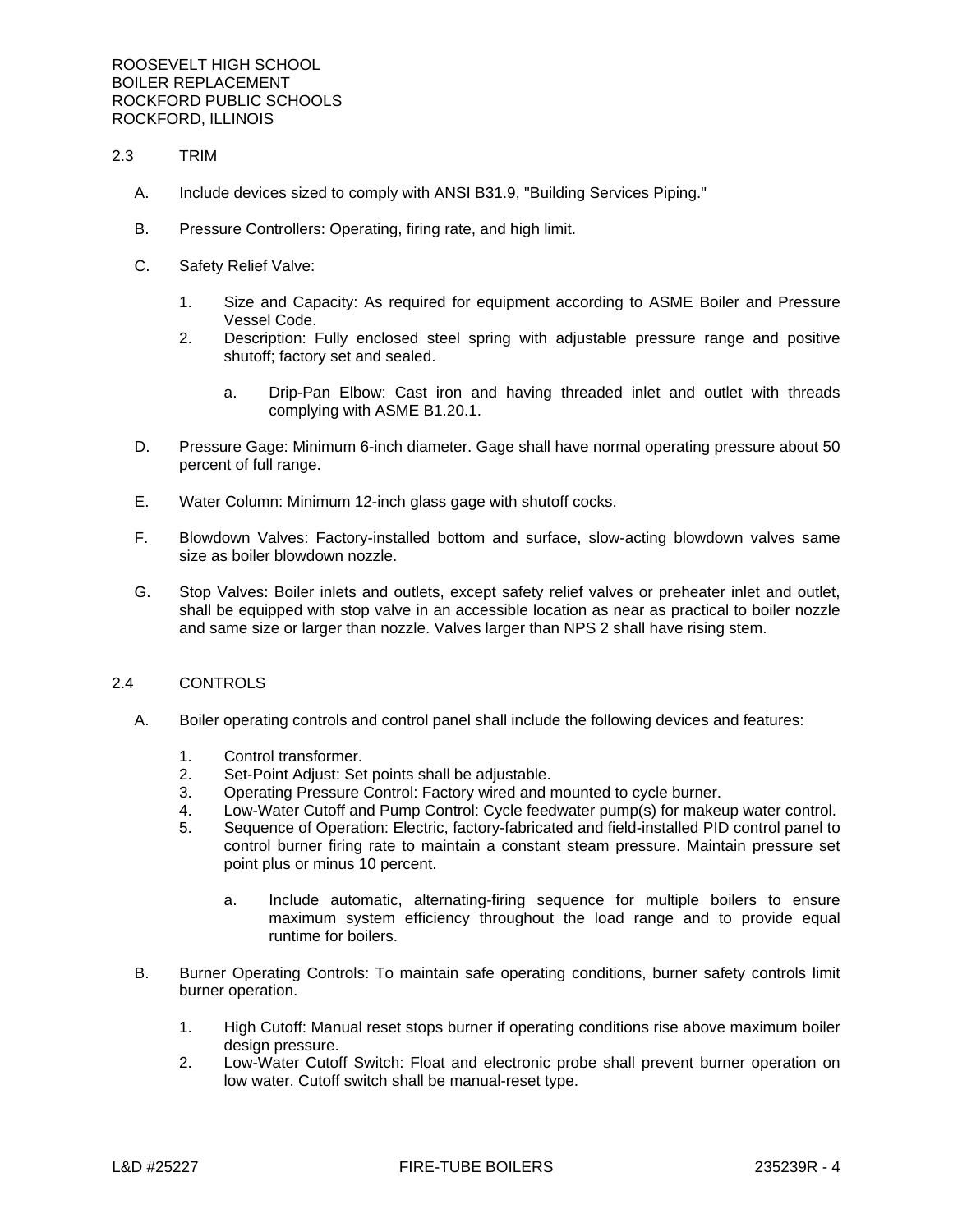- 3. Audible Alarm: Factory mounted on control panel with silence switch; shall sound alarm for above conditions.
- C. Boiler plant master control panel: In addition to the boiler's individual control panels described above, the master control panel shall allow for central control for all boilers, enables remote monitoring, and modulate boilers in lead-lag or unison modulation. The panel shall have 10" color touch-screen human machine interface.
- D. Building Automation System Interface: Factory-install hardware and software to enable building automation system to monitor, control, and display boiler status and alarms.
	- 1. A communication interface with building automation system shall enable building automation system operator to remotely control and monitor the boiler from an operator workstation. Control features available, and monitoring points displayed, locally at boiler control panel shall be available through building automation system.

### 2.5 ELECTRICAL POWER

- A. Controllers, Electrical Devices, and Wiring: Electrical devices and connections are specified in electrical Sections.
- B. Single-Point Field Power Connection: Factory-installed and -wired switches, motor controllers, transformers, and other electrical devices necessary shall provide a single-point field power connection to boiler.
	- 1. House in NEMA 250, Type 1 enclosure.
	- 2. Wiring shall be numbered and color-coded to match wiring diagram.
	- 3. Install wiring outside of an enclosure in a metal raceway.
	- 4. Field power interface shall be to nonfused disconnect switch.
	- 5. Provide branch power circuit to each motor and to controls with a disconnect switch or circuit breaker.
	- 6. Provide each motor with overcurrent protection.

### 2.6 SOURCE QUALITY CONTROL

- A. Test and inspect factory-assembled boilers, before shipping, according to ASME Boiler and Pressure Vessel Code.
- B. Burner and Hydrostatic Test: Factory adjust burner to eliminate excess oxygen, carbon dioxide, oxides of nitrogen emissions, and carbon monoxide in flue gas and to achieve combustion efficiency; perform hydrostatic test.
- C. Allow Owner access to source quality-control testing of boilers. Notify Architect 14 days in advance of testing.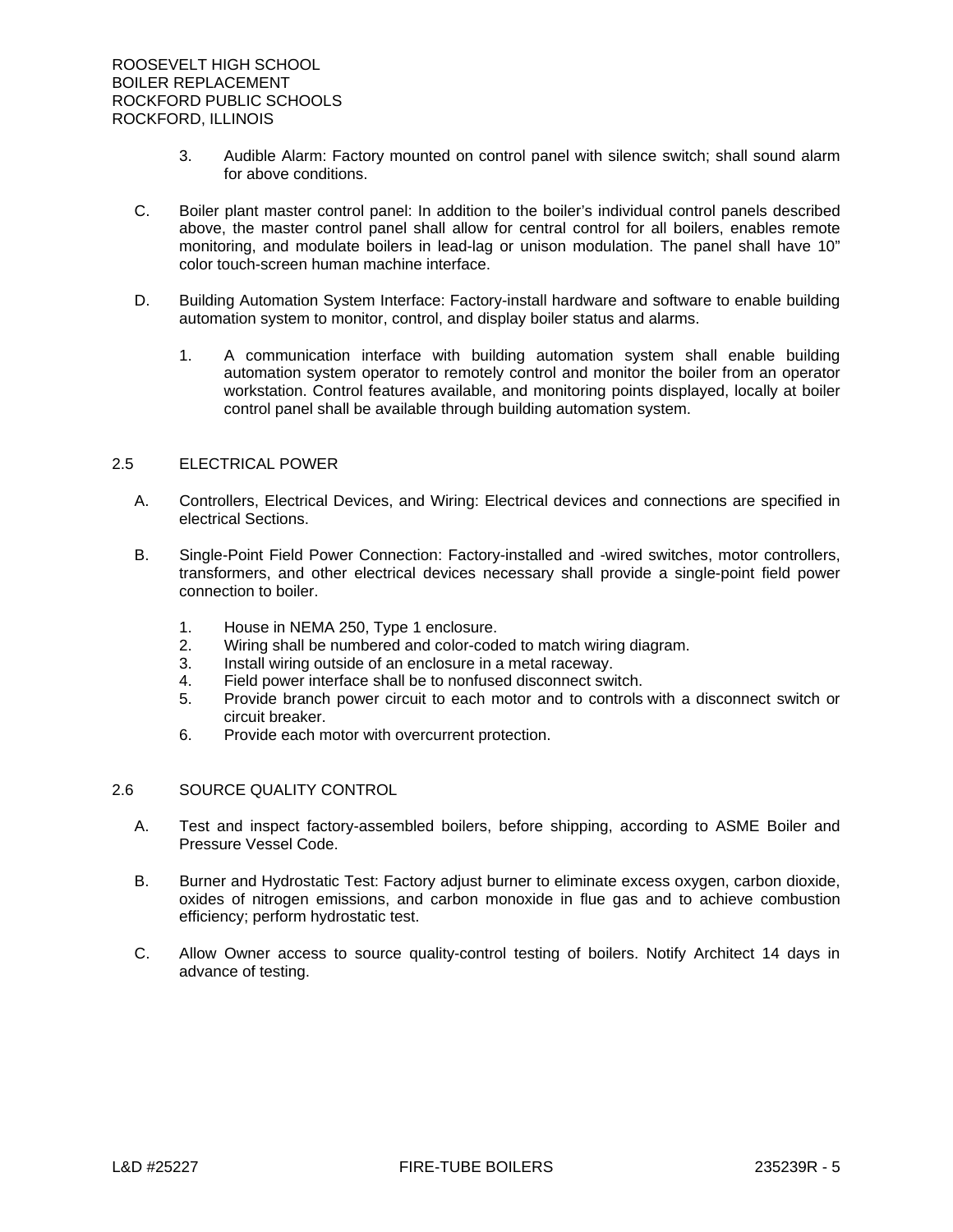### PART 3 - EXECUTION

#### 3.1 EXAMINATION

- A. Before boiler installation, examine roughing-in for concrete equipment bases, anchor-bolt sizes and locations, and piping and electrical connections to verify actual locations, sizes, and other conditions affecting boiler performance, maintenance, and operations.
	- 1. Final boiler locations indicated on Drawings are approximate. Determine exact locations before roughing-in for piping and electrical connections.
- B. Examine mechanical spaces for suitable conditions where boilers will be installed.
- C. Proceed with installation only after unsatisfactory conditions have been corrected.

# 3.2 BOILER INSTALLATION

- A. Equipment Mounting:
	- 1. Install boilers on cast-in-place concrete equipment base(s). Comply with requirements for equipment bases and foundations specified in Section 033000 "Cast-in-Place Concrete."
	- 2. Comply with requirements for vibration isolation devices specified in Section 230548.13 "Vibration Controls for HVAC."
- B. Install gas-fired boilers according to NFPA 54.
- C. Assemble and install boiler trim.
- D. Install electrical devices furnished with boiler but not specified to be factory mounted.
- E. Install control wiring to field-mounted electrical devices.

### 3.3 CONNECTIONS

- A. Piping installation requirements are specified in other Sections. Drawings indicate general arrangement of piping, fittings, and specialties.
- B. Install piping adjacent to boiler to allow service and maintenance.
- C. Connect gas piping to boiler gas-train inlet with union. Piping shall be at least full size of gas train connection. Provide a reducer if required.
- D. Connect steam and condensate piping to supply-, return-, and blowdown-boiler tappings with shutoff valve and union or flange at each connection.
- E. Install piping from safety relief valves to nearest floor drain.
- F. Install piping from safety valves to drip-pan elbow and to nearest floor drain.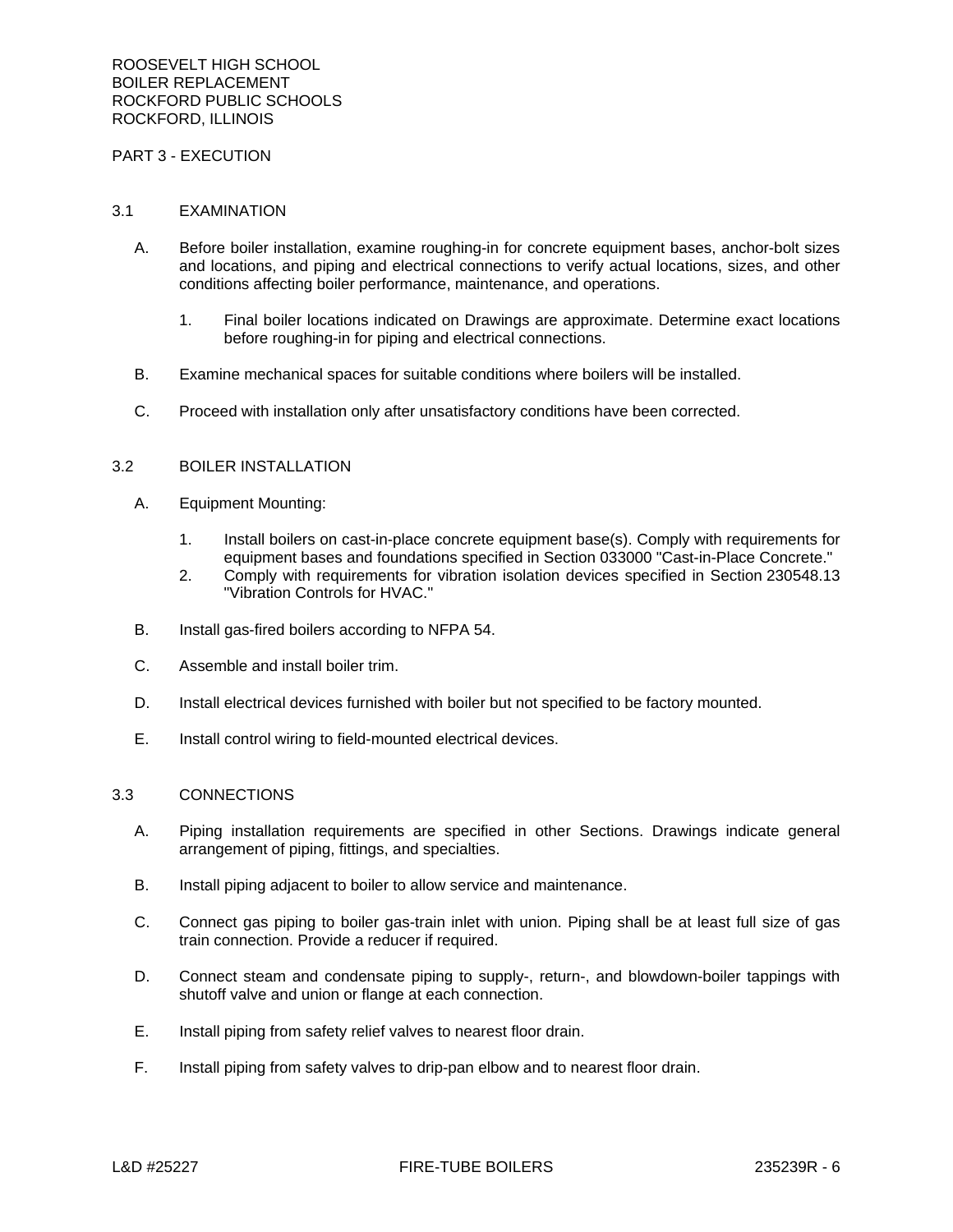- G. Install piping from equipment drain connection to nearest floor drain. Piping shall be at least full size of connection. Provide an isolation valve if required.
- H. Connect breeching full size to boiler outlet. Comply with requirements in Section 235100 "Breechings, Chimneys, and Stacks" for venting materials.
- I. Install flue-gas recirculation duct from vent to burner. Comply with requirements in Section 235100 "Breechings, Chimneys, and Stacks" for recirculation duct materials.
- J. Ground equipment according to Section 260526 "Grounding and Bonding for Electrical Systems."
- K. Connect wiring according to Section 260519 "Low-Voltage Electrical Power Conductors and Cables."

### 3.4 FIELD QUALITY CONTROL

- A. Manufacturer's Field Service: Engage a factory-authorized service representative to test and inspect components, assemblies, and equipment installations, including connections.
- B. The factory-authorized service representative shall perform the following tests and inspections with the assistance of a factory-authorized service representative:
	- 1. Perform installation and startup checks according to manufacturer's written instructions.
	- 2. Leak Test: Hydrostatic test. Repair leaks and retest until no leaks exist.
	- 3. Operational Test: Start units to confirm proper motor rotation and unit operation. Adjust air-fuel ratio and combustion.
	- 4. Test and adjust controls and safeties. Replace damaged and malfunctioning controls and equipment.
		- a. Burner Test: Adjust burner to eliminate excess oxygen, carbon dioxide, oxides of nitrogen emissions, and carbon monoxide in flue gas and to achieve combustion efficiency.
		- b. Check and adjust initial operating set points and high- and low-limit safety set points of fuel supply, water level, and steam pressure.
		- c. Set field-adjustable switches and circuit-breaker trip ranges as indicated.
- C. Remove and replace malfunctioning units and retest as specified above.
- D. Prepare test and inspection reports.
- E. Occupancy Adjustments: When requested within 12 months of date of Substantial Completion, provide on-site assistance in adjusting system to suit actual occupied conditions. Provide up to two visits to Project during other than normal occupancy hours for this purpose.

### 3.5 DEMONSTRATION

A. Engage a factory-authorized service representative to train Owner's maintenance personnel to adjust, operate, and maintain boilers. Video training sessions. Refer to Section 017900 "Demonstration and Training."